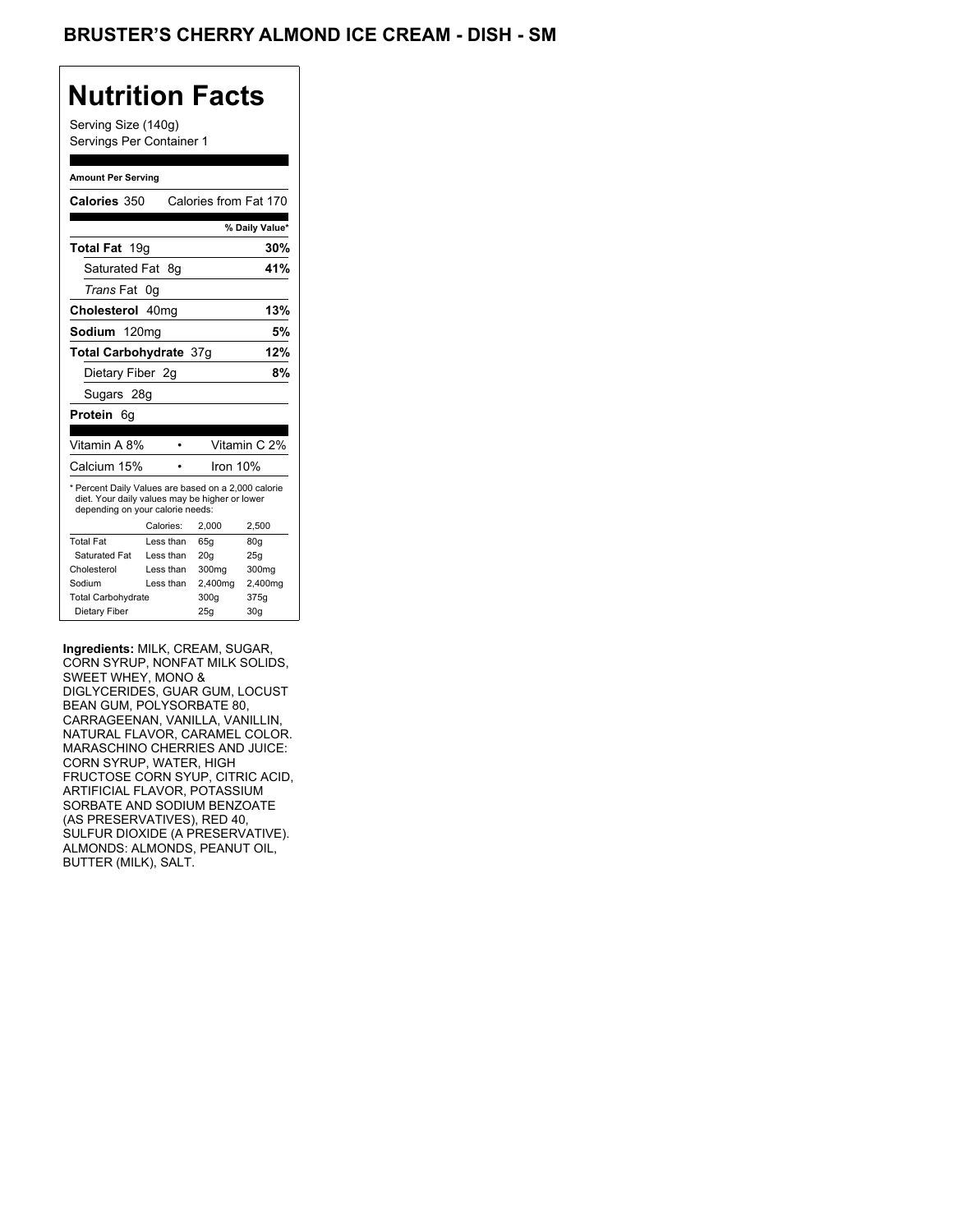## BRUSTER'S CHERRY ALMOND ICE CREAM - DISH - REG

## Nutrition Facts

Serving Size (140g) Servings Per Container 1

#### Amount Per Serving

| Calories 350                                                                                                                              |           | Calories from Fat 170 |                 |
|-------------------------------------------------------------------------------------------------------------------------------------------|-----------|-----------------------|-----------------|
|                                                                                                                                           |           |                       | % Daily Value*  |
| Total Fat 19g                                                                                                                             |           |                       | 30%             |
| Saturated Fat                                                                                                                             | 8g        |                       | 41%             |
| Trans Fat                                                                                                                                 | 0g        |                       |                 |
| Cholesterol 40mg                                                                                                                          |           |                       | 13%             |
| Sodium 120mg                                                                                                                              |           |                       | 5%              |
| Total Carbohydrate 37g                                                                                                                    |           |                       | 12%             |
| Dietary Fiber 2g                                                                                                                          |           |                       | 8%              |
| Sugars 28g                                                                                                                                |           |                       |                 |
| Protein<br>6q                                                                                                                             |           |                       |                 |
|                                                                                                                                           |           |                       |                 |
| Vitamin A 8%                                                                                                                              |           |                       | Vitamin C 2%    |
| Calcium 15%                                                                                                                               |           | Iron 10%              |                 |
| * Percent Daily Values are based on a 2,000 calorie<br>diet. Your daily values may be higher or lower<br>depending on your calorie needs: |           |                       |                 |
|                                                                                                                                           | Calories: | 2,000                 | 2,500           |
| <b>Total Fat</b>                                                                                                                          | Less than | 65q                   | 80q             |
| Saturated Fat                                                                                                                             | Less than | 20q                   | 25q             |
| Cholesterol                                                                                                                               | Less than | 300mg                 | 300mg           |
| Sodium                                                                                                                                    | Less than | 2,400mg               | 2,400mg         |
| <b>Total Carbohydrate</b>                                                                                                                 |           | 300g                  | 375g            |
| Dietary Fiber                                                                                                                             |           | 25q                   | 30 <sub>g</sub> |

Ingredients: MILK, CREAM, SUGAR, CORN SYRUP, NONFAT MILK SOLIDS, SWEET WHEY, MONO & DIGLYCERIDES, GUAR GUM, LOCUST BEAN GUM, POLYSORBATE 80, CARRAGEENAN, VANILLA, VANILLIN, NATURAL FLAVOR, CARAMEL COLOR. MARASCHINO CHERRIES AND JUICE: CORN SYRUP, WATER, HIGH FRUCTOSE CORN SYUP, CITRIC ACID, ARTIFICIAL FLAVOR, POTASSIUM SORBATE AND SODIUM BENZOATE (AS PRESERVATIVES), RED 40, SULFUR DIOXIDE (A PRESERVATIVE). ALMONDS: ALMONDS, PEANUT OIL, BUTTER (MILK), SALT.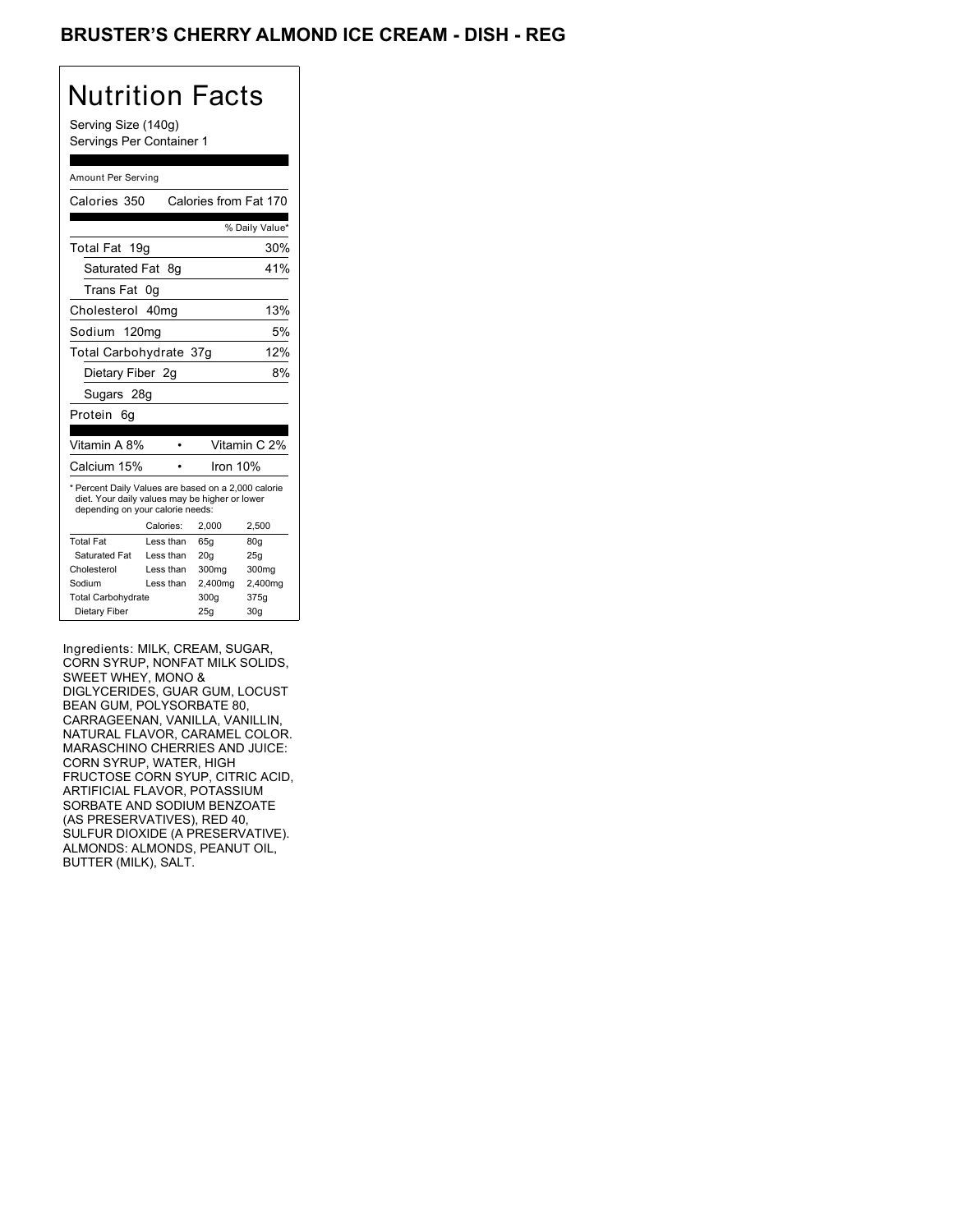## BRUSTER'S CHERRY ALMOND ICE CREAM - DISH - LG

## Nutrition Facts

Serving Size (280g) Servings Per Container 1

#### Amount Per Serving

| Calories 690                                                                                                                              |           | Calories from Fat 350 |                |
|-------------------------------------------------------------------------------------------------------------------------------------------|-----------|-----------------------|----------------|
|                                                                                                                                           |           |                       | % Daily Value* |
| Total Fat 39g                                                                                                                             |           |                       | 60%            |
| Saturated Fat 16g                                                                                                                         |           |                       | 82%            |
| Trans Fat                                                                                                                                 | 0g        |                       |                |
| Cholesterol 75mg                                                                                                                          |           |                       | 26%            |
| Sodium 240mg                                                                                                                              |           |                       | 10%            |
| Total Carbohydrate 75g                                                                                                                    |           |                       | 25%            |
| Dietary Fiber 4q                                                                                                                          |           |                       | 15%            |
| Sugars 56g                                                                                                                                |           |                       |                |
| Protein 11g                                                                                                                               |           |                       |                |
|                                                                                                                                           |           |                       |                |
| Vitamin A 20%                                                                                                                             |           |                       | Vitamin C 4%   |
| Calcium 30%                                                                                                                               |           | lron 20%              |                |
| * Percent Daily Values are based on a 2,000 calorie<br>diet. Your daily values may be higher or lower<br>depending on your calorie needs: |           |                       |                |
|                                                                                                                                           | Calories: | 2.000                 | 2,500          |
| <b>Total Fat</b>                                                                                                                          | Less than | 65q                   | 80q            |
| Saturated Fat                                                                                                                             | Less than | 20q                   | 25q            |
| Cholesterol                                                                                                                               | Less than | 300mg                 | 300mg          |
| Sodium                                                                                                                                    | Less than | 2,400mg               | 2,400mg        |
| <b>Total Carbohydrate</b>                                                                                                                 |           | 300g                  | 375g           |
| Dietary Fiber                                                                                                                             |           | 25q                   | 30q            |

Ingredients: MILK, CREAM, SUGAR, CORN SYRUP, NONFAT MILK SOLIDS, SWEET WHEY, MONO & DIGLYCERIDES, GUAR GUM, LOCUST BEAN GUM, POLYSORBATE 80, CARRAGEENAN, VANILLA, VANILLIN, NATURAL FLAVOR, CARAMEL COLOR. MARASCHINO CHERRIES AND JUICE: CORN SYRUP, WATER, HIGH FRUCTOSE CORN SYUP, CITRIC ACID, ARTIFICIAL FLAVOR, POTASSIUM SORBATE AND SODIUM BENZOATE (AS PRESERVATIVES), RED 40, SULFUR DIOXIDE (A PRESERVATIVE). ALMONDS: ALMONDS, PEANUT OIL, BUTTER (MILK), SALT.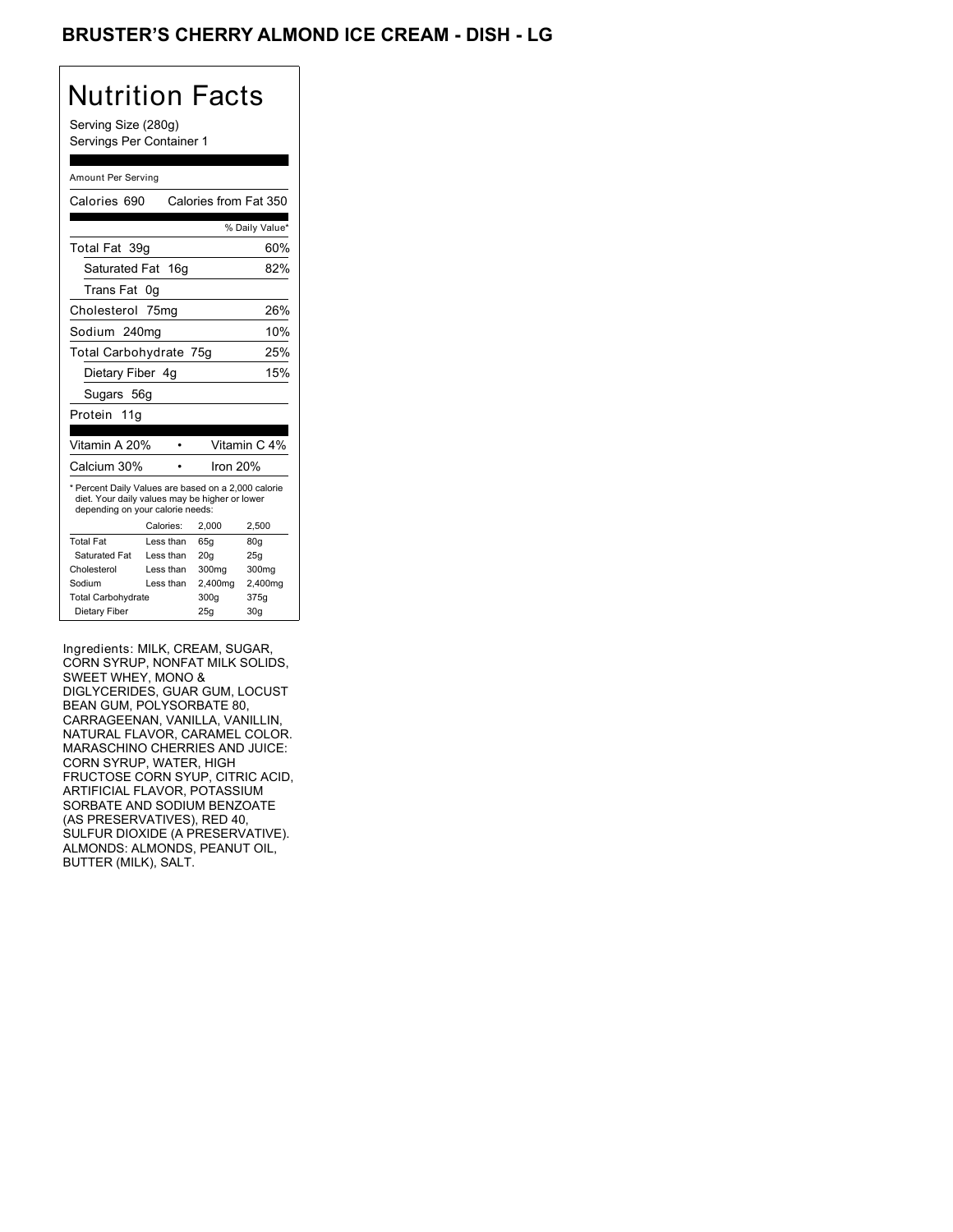### BRUSTER'S CHERRY ALMOND ICE CREAM - SUGAR CONE - SM

## Nutrition Facts

Serving Size (153g) Servings Per Container 1

### Amount Per Serving

| Calories 400           | Calories from Fat 180                               |
|------------------------|-----------------------------------------------------|
|                        | % Daily Value*                                      |
| Total Fat 20g          | 30%                                                 |
| Saturated Fat 8g       | 41%                                                 |
| Trans Fat 0q           |                                                     |
| Cholesterol 40mg       | 13%                                                 |
| Sodium 140mg           | 6%                                                  |
| Total Carbohydrate 49g | 16%                                                 |
| Dietary Fiber 2g       | 8%                                                  |
| Sugars 31g             |                                                     |
| Protein 6g             |                                                     |
| Vitamin A 8%           | Vitamin C 2%                                        |
| Calcium 20%            | Iron 10%                                            |
| diet.                  | * Percent Daily Values are based on a 2,000 calorie |

Ingredients: MILK, CREAM, SUGAR, CORN SYRUP, NONFAT MILK SOLIDS, SWEET WHEY, MONO & DIGLYCERIDES, GUAR GUM, LOCUST BEAN GUM, POLYSORBATE 80, CARRAGEENAN, VANILLA, VANILLIN, NATURAL FLAVOR, CARAMEL COLOR. MARASCHINO CHERRIES AND JUICE: CORN SYRUP, WATER, HIGH FRUCTOSE CORN SYUP, CITRIC ACID, ARTIFICIAL FLAVOR, POTASSIUM SORBATE AND SODIUM BENZOATE (AS PRESERVATIVES), RED 40, SULFUR DIOXIDE (A PRESERVATIVE). ALMONDS: ALMONDS, PEANUT OIL, BUTTER (MILK), SALT. SUGAR CONE: ENRICHED WHEAT FLOUR (ENRICHED WITH NIACIN, REDUCED IRON, THIAMIN MONONITRATE, RIBOFLAVIN, FOLIC ACID), TAPIOCA FLOUR, SUGAR, VEGETABLE SHORTENING (SOYBEAN AND/OR CANOLA OIL, MODIFIED PALM OIL, SOY LECITHIN, AND/OR PARTIALLY HYDROGENATED SOYBEAN OIL), OAT FIBER AND/OR VEGETABLE FIBER, SALT, CARAMEL COLOR, ARTIFICIAL FLAVOR, SOY LECITHIN.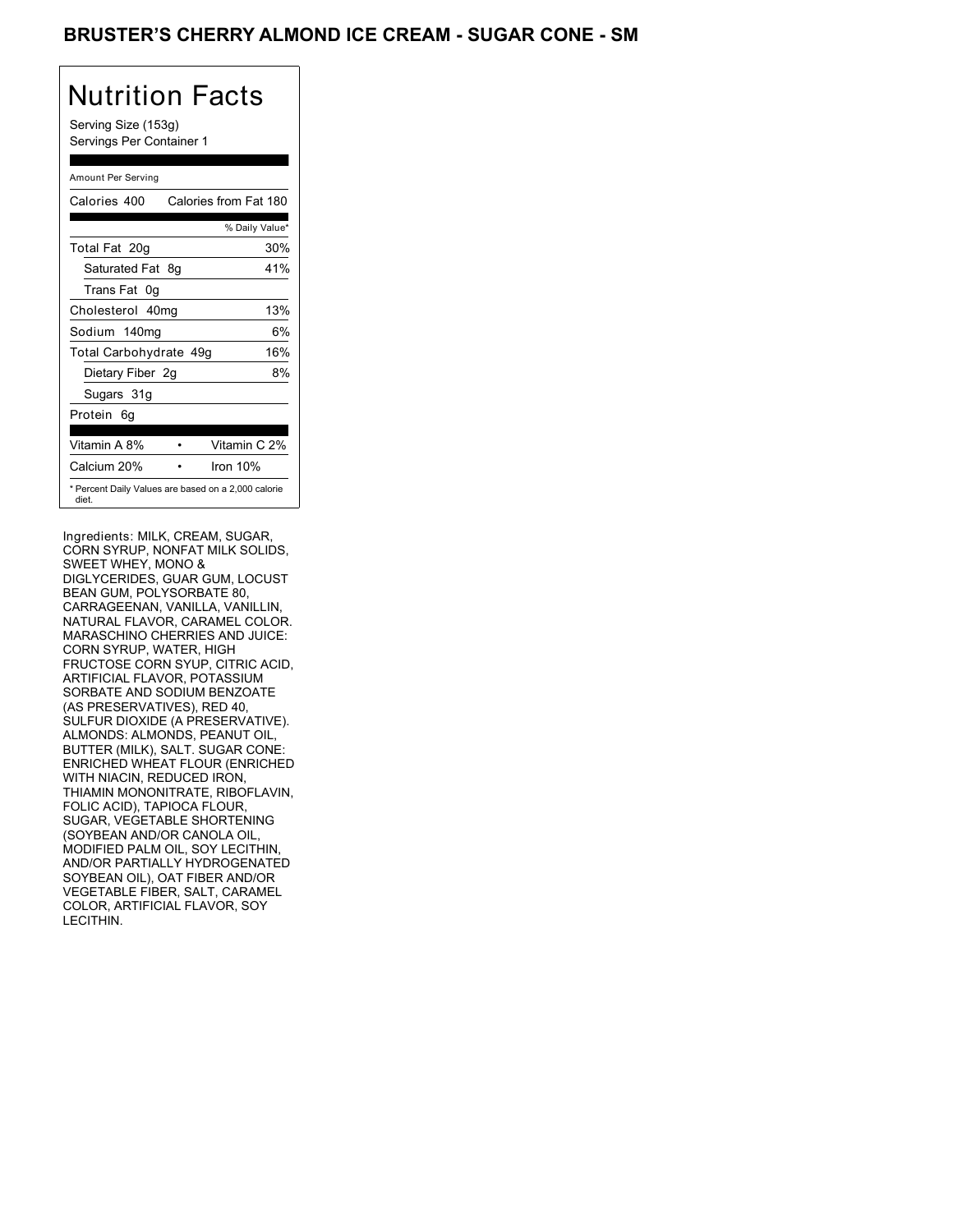### BRUSTER'S CHERRY ALMOND ICE CREAM - SUGAR CONE - REG

## Nutrition Facts

Serving Size (223g) Servings Per Container 1

#### Amount Per Serving

| Calories 570                                                 | Calories from Fat 260 |
|--------------------------------------------------------------|-----------------------|
|                                                              | % Daily Value*        |
| Total Fat 29g                                                | 45%                   |
| Saturated Fat 12g                                            | 62%                   |
| Trans Fat 0q                                                 |                       |
| Cholesterol 60mg                                             | 19%                   |
| Sodium 200mg                                                 | 8%                    |
| Total Carbohydrate 68g                                       | 23%                   |
| Dietary Fiber 3g                                             | 12%                   |
| Sugars 45g                                                   |                       |
| Protein 9q                                                   |                       |
| Vitamin A 15%                                                | Vitamin C 4%          |
| Calcium 25%                                                  | Iron $15%$            |
| * Percent Daily Values are based on a 2,000 calorie<br>diet. |                       |

Ingredients: MILK, CREAM, SUGAR, CORN SYRUP, NONFAT MILK SOLIDS, SWEET WHEY, MONO & DIGLYCERIDES, GUAR GUM, LOCUST BEAN GUM, POLYSORBATE 80, CARRAGEENAN, VANILLA, VANILLIN, NATURAL FLAVOR, CARAMEL COLOR. MARASCHINO CHERRIES AND JUICE: CORN SYRUP, WATER, HIGH FRUCTOSE CORN SYUP, CITRIC ACID, ARTIFICIAL FLAVOR, POTASSIUM SORBATE AND SODIUM BENZOATE (AS PRESERVATIVES), RED 40, SULFUR DIOXIDE (A PRESERVATIVE). ALMONDS: ALMONDS, PEANUT OIL, BUTTER (MILK), SALT. SUGAR CONE: ENRICHED WHEAT FLOUR (ENRICHED WITH NIACIN, REDUCED IRON, THIAMIN MONONITRATE, RIBOFLAVIN, FOLIC ACID), TAPIOCA FLOUR, SUGAR, VEGETABLE SHORTENING (SOYBEAN AND/OR CANOLA OIL, MODIFIED PALM OIL, SOY LECITHIN, AND/OR PARTIALLY HYDROGENATED SOYBEAN OIL), OAT FIBER AND/OR VEGETABLE FIBER, SALT, CARAMEL COLOR, ARTIFICIAL FLAVOR, SOY LECITHIN.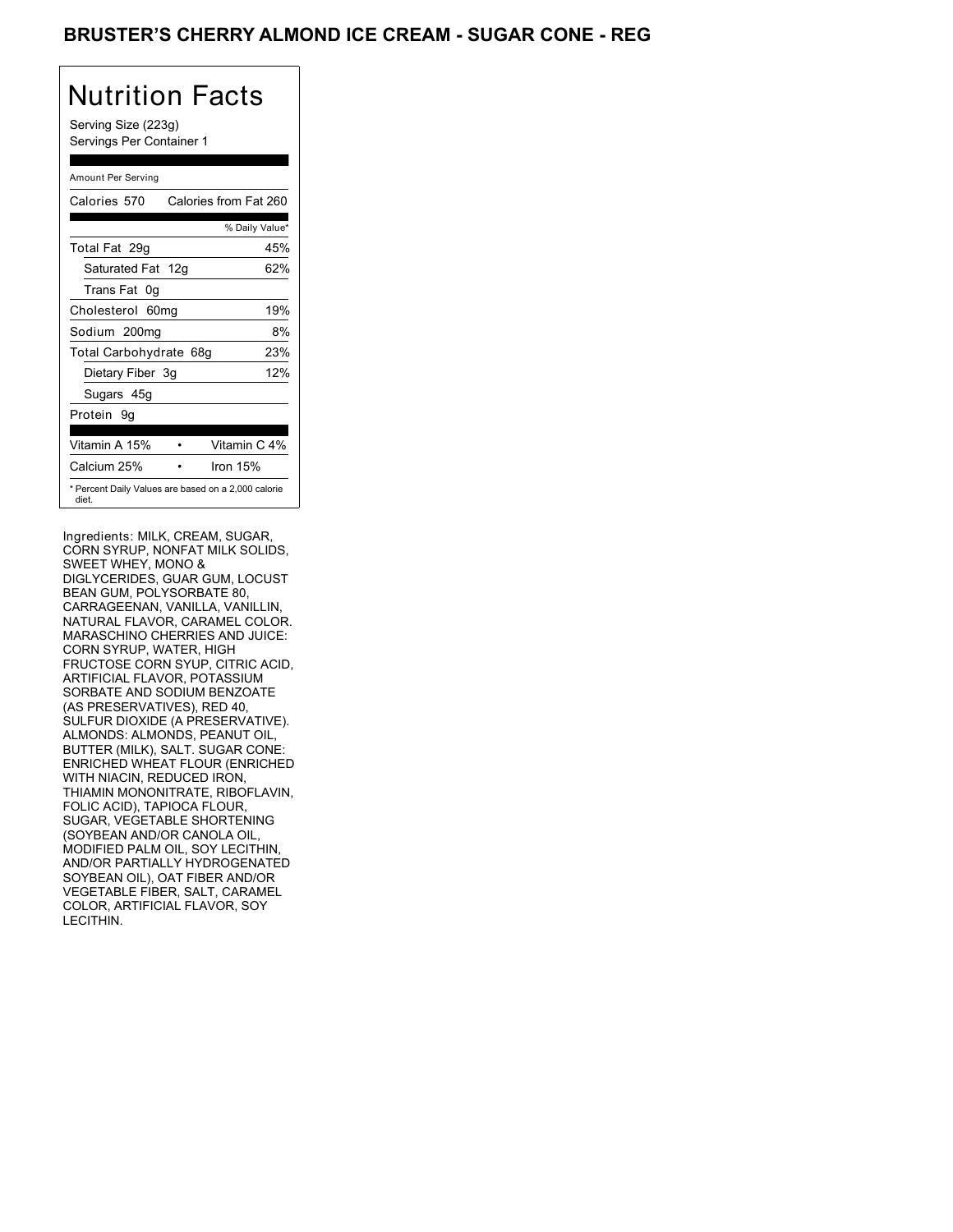## BRUSTER'S CHERRY ALMOND ICE CREAM - SUGAR CONE - LG

# Nutrition Facts

Serving Size (293g) Servings Per Container 1

### Amount Per Serving

| Calories 750           | Calories from Fat 350                               |
|------------------------|-----------------------------------------------------|
|                        | % Daily Value*                                      |
| Total Fat 39q          | 60%                                                 |
| Saturated Fat 16g      | 82%                                                 |
| Trans Fat 0q           |                                                     |
| Cholesterol 75mg       | 26%                                                 |
| Sodium 260mg           | 11%                                                 |
| Total Carbohydrate 87g | 29%                                                 |
| Dietary Fiber 4g       | 15%                                                 |
| Sugars 59g             |                                                     |
| Protein 12g            |                                                     |
| Vitamin A 20%          | Vitamin C 4%                                        |
| Calcium 35%            | Iron $20%$                                          |
| diet.                  | * Percent Daily Values are based on a 2,000 calorie |

Ingredients: MILK, CREAM, SUGAR, CORN SYRUP, NONFAT MILK SOLIDS, SWEET WHEY, MONO & DIGLYCERIDES, GUAR GUM, LOCUST BEAN GUM, POLYSORBATE 80, CARRAGEENAN, VANILLA, VANILLIN, NATURAL FLAVOR, CARAMEL COLOR. MARASCHINO CHERRIES AND JUICE: CORN SYRUP, WATER, HIGH FRUCTOSE CORN SYUP, CITRIC ACID, ARTIFICIAL FLAVOR, POTASSIUM SORBATE AND SODIUM BENZOATE (AS PRESERVATIVES), RED 40, SULFUR DIOXIDE (A PRESERVATIVE). ALMONDS: ALMONDS, PEANUT OIL, BUTTER (MILK), SALT. SUGAR CONE: ENRICHED WHEAT FLOUR (ENRICHED WITH NIACIN, REDUCED IRON, THIAMIN MONONITRATE, RIBOFLAVIN, FOLIC ACID), TAPIOCA FLOUR, SUGAR, VEGETABLE SHORTENING (SOYBEAN AND/OR CANOLA OIL, MODIFIED PALM OIL, SOY LECITHIN, AND/OR PARTIALLY HYDROGENATED SOYBEAN OIL), OAT FIBER AND/OR VEGETABLE FIBER, SALT, CARAMEL COLOR, ARTIFICIAL FLAVOR, SOY LECITHIN.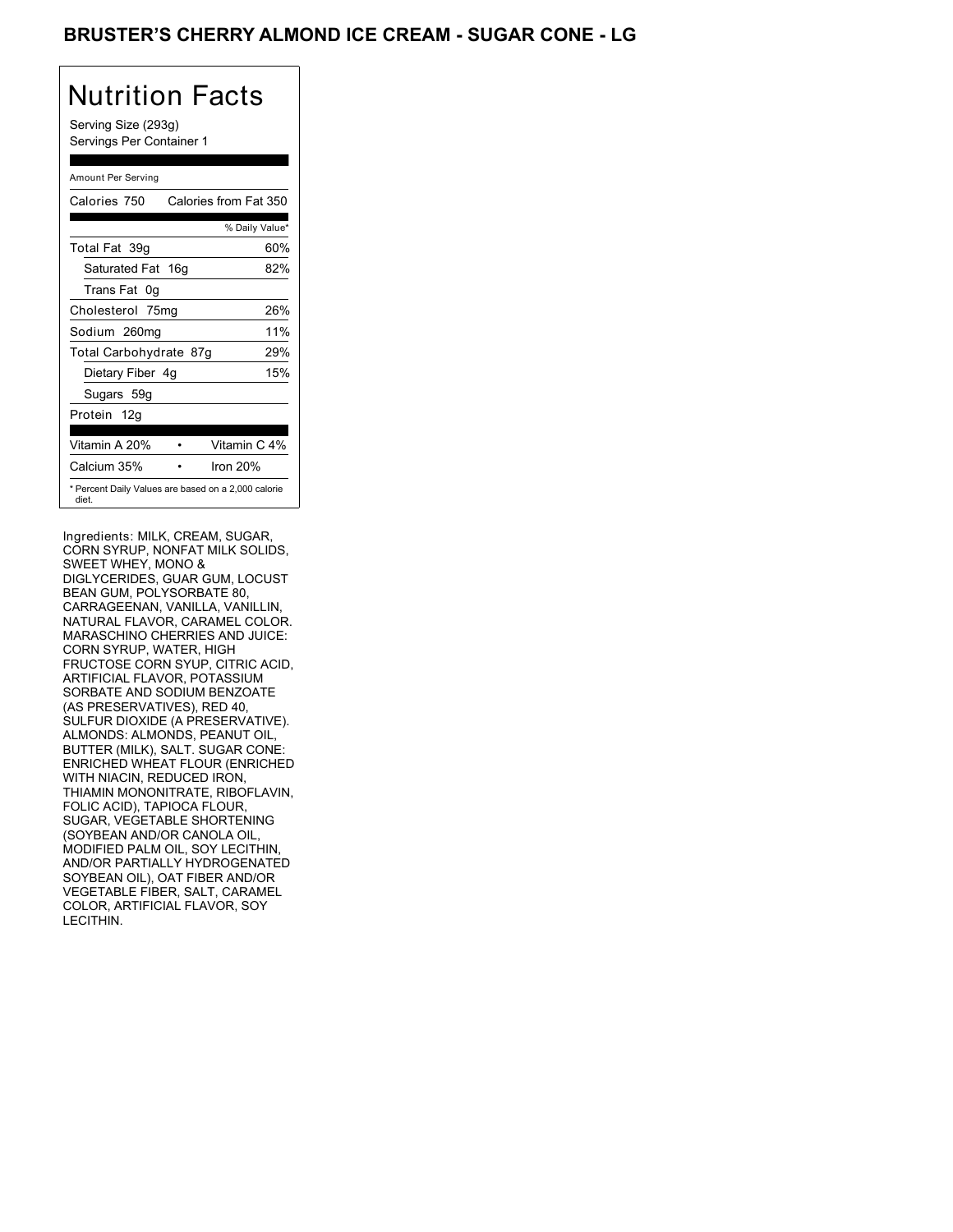### BRUSTER'S CHERRY ALMOND ICE CREAM - CAKE CONE - SM

## Nutrition Facts

Serving Size (146g) Servings Per Container 1

### Amount Per Serving

| Calories 370           | Calories from Fat 180                               |
|------------------------|-----------------------------------------------------|
|                        | % Daily Value*                                      |
| Total Fat 19g          | 30%                                                 |
| Saturated Fat 8g       | 41%                                                 |
| Trans Fat 0q           |                                                     |
| Cholesterol 40mg       | 13%                                                 |
| Sodium 130mg           | 5%                                                  |
| Total Carbohydrate 42g | 14%                                                 |
| Dietary Fiber 2g       | 8%                                                  |
| Sugars 28g             |                                                     |
| Protein 6q             |                                                     |
| Vitamin A 8%           | Vitamin C 2%                                        |
| Calcium 15%            | Iron 10%                                            |
| diet.                  | * Percent Daily Values are based on a 2,000 calorie |

Ingredients: MILK, CREAM, SUGAR, CORN SYRUP, NONFAT MILK SOLIDS, SWEET WHEY, MONO & DIGLYCERIDES, GUAR GUM, LOCUST BEAN GUM, POLYSORBATE 80, CARRAGEENAN, VANILLA, VANILLIN, NATURAL FLAVOR, CARAMEL COLOR. MARASCHINO CHERRIES AND JUICE: CORN SYRUP, WATER, HIGH FRUCTOSE CORN SYUP, CITRIC ACID, ARTIFICIAL FLAVOR, POTASSIUM SORBATE AND SODIUM BENZOATE (AS PRESERVATIVES), RED 40, SULFUR DIOXIDE (A PRESERVATIVE). ALMONDS: ALMONDS, PEANUT OIL, BUTTER (MILK), SALT. CAKE CONE: ENRICHED WHEAT FLOUR (ENRICHED WITH NIACIN, REDUCED IRON, THIAMIN MONONITRATE, RIBOFLAVIN, FOLIC ACID), TAPIOCA FLOUR, SUGAR, VEGETABLE OIL SHORTENING (SOYBEAN AND/OR CANOLA OIL, MODIFIED PALM OIL, SOY LECITHIN, AND/OR PARTIALLY HYDROGENATED SOYBEAN OIL), LEAVENING (SODIUM BICARBONATE, AMMONIUM BICARBONATE), SALT, NATURAL FLAVOR, ANNATTO (VEGETABLE COLOR).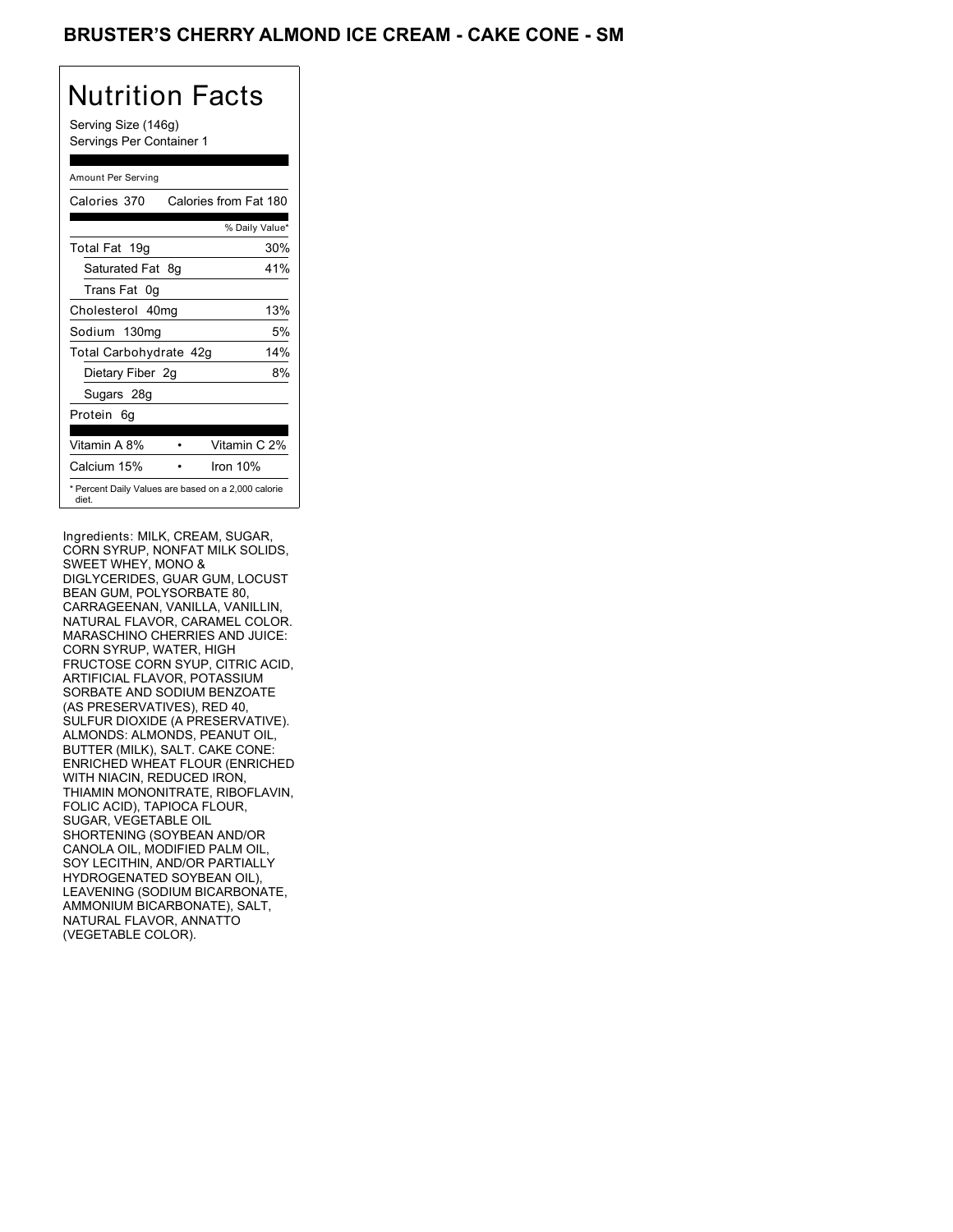### BRUSTER'S CHERRY ALMOND ICE CREAM - CAKE CONE - REG

## Nutrition Facts

Serving Size (216g) Servings Per Container 1

### Amount Per Serving

| Calories 540                                                 | Calories from Fat 260 |
|--------------------------------------------------------------|-----------------------|
|                                                              | % Daily Value*        |
| Total Fat 29g                                                | 45%                   |
| Saturated Fat 12g                                            | 62%                   |
| Trans Fat 0q                                                 |                       |
| Cholesterol 60mg                                             | 19%                   |
| Sodium 190mg                                                 | 8%                    |
| Total Carbohydrate 61g                                       | 20%                   |
| Dietary Fiber 3g                                             | 12%                   |
| Sugars 42g                                                   |                       |
| Protein 9q                                                   |                       |
| Vitamin A 15%                                                | Vitamin C 4%          |
| Calcium 25%                                                  | Iron $15%$            |
| * Percent Daily Values are based on a 2,000 calorie<br>diet. |                       |

Ingredients: MILK, CREAM, SUGAR, CORN SYRUP, NONFAT MILK SOLIDS, SWEET WHEY, MONO & DIGLYCERIDES, GUAR GUM, LOCUST BEAN GUM, POLYSORBATE 80, CARRAGEENAN, VANILLA, VANILLIN, NATURAL FLAVOR, CARAMEL COLOR. MARASCHINO CHERRIES AND JUICE: CORN SYRUP, WATER, HIGH FRUCTOSE CORN SYUP, CITRIC ACID, ARTIFICIAL FLAVOR, POTASSIUM SORBATE AND SODIUM BENZOATE (AS PRESERVATIVES), RED 40, SULFUR DIOXIDE (A PRESERVATIVE). ALMONDS: ALMONDS, PEANUT OIL, BUTTER (MILK), SALT. CAKE CONE: ENRICHED WHEAT FLOUR (ENRICHED WITH NIACIN, REDUCED IRON, THIAMIN MONONITRATE, RIBOFLAVIN, FOLIC ACID), TAPIOCA FLOUR, SUGAR, VEGETABLE OIL SHORTENING (SOYBEAN AND/OR CANOLA OIL, MODIFIED PALM OIL, SOY LECITHIN, AND/OR PARTIALLY HYDROGENATED SOYBEAN OIL), LEAVENING (SODIUM BICARBONATE, AMMONIUM BICARBONATE), SALT, NATURAL FLAVOR, ANNATTO (VEGETABLE COLOR).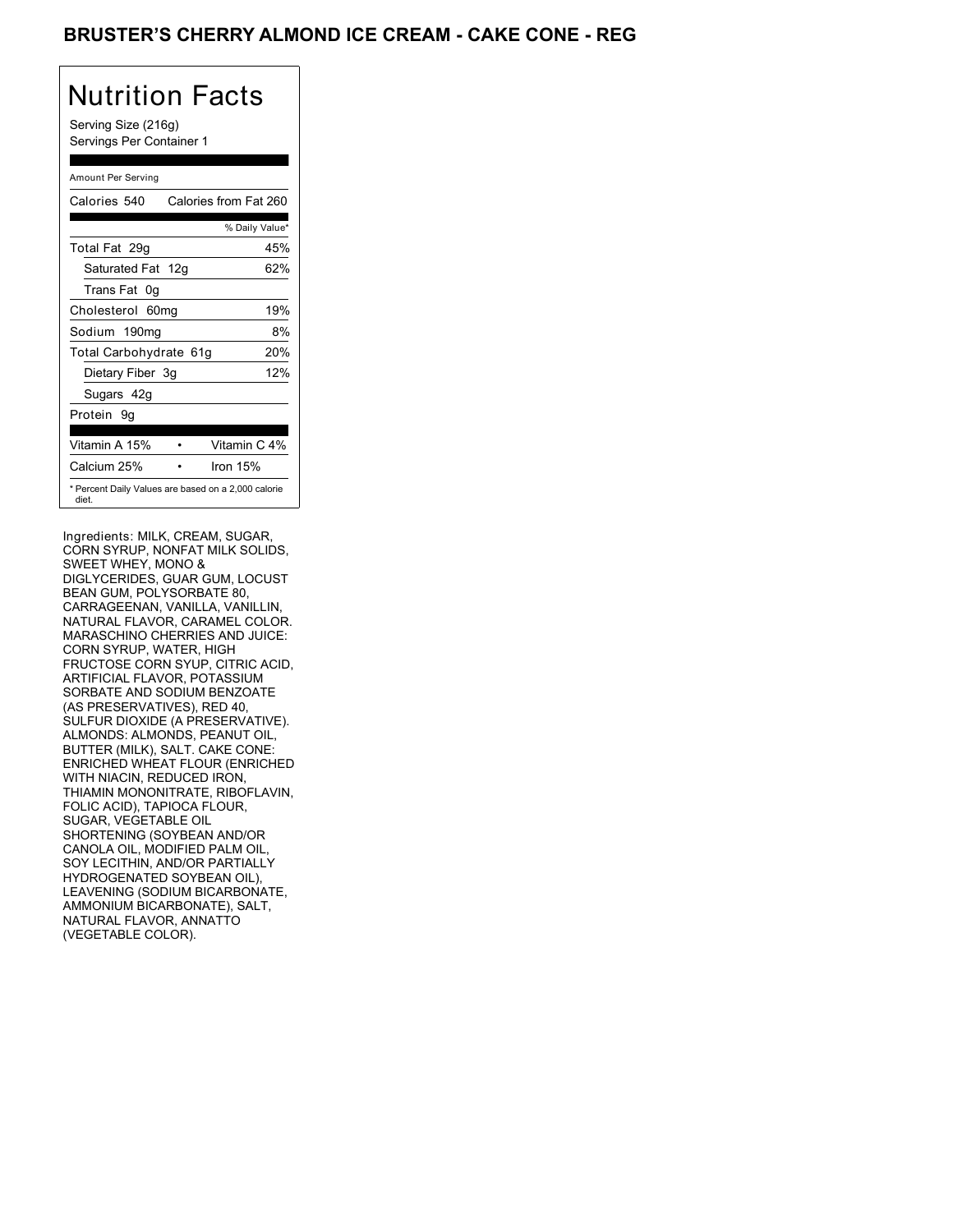## BRUSTER'S CHERRY ALMOND ICE CREAM - CAKE CONE - LG

## Nutrition Facts

Serving Size (286g) Servings Per Container 1

#### Amount Per Serving

| Calories 720           | Calories from Fat 350                               |
|------------------------|-----------------------------------------------------|
|                        | % Daily Value*                                      |
| Total Fat 39g          | 60%                                                 |
| Saturated Fat 16g      | 82%                                                 |
| Trans Fat 0q           |                                                     |
| Cholesterol 75mg       | 26%                                                 |
| Sodium 250mg           | 10%                                                 |
| Total Carbohydrate 80g | 27%                                                 |
| Dietary Fiber 4g       | 15%                                                 |
| Sugars 56g             |                                                     |
| Protein 12g            |                                                     |
| Vitamin A 20%          | Vitamin C 4%                                        |
| Calcium 30%            | Iron $20%$                                          |
| diet.                  | * Percent Daily Values are based on a 2,000 calorie |

Ingredients: MILK, CREAM, SUGAR, CORN SYRUP, NONFAT MILK SOLIDS, SWEET WHEY, MONO & DIGLYCERIDES, GUAR GUM, LOCUST BEAN GUM, POLYSORBATE 80, CARRAGEENAN, VANILLA, VANILLIN, NATURAL FLAVOR, CARAMEL COLOR. MARASCHINO CHERRIES AND JUICE: CORN SYRUP, WATER, HIGH FRUCTOSE CORN SYUP, CITRIC ACID, ARTIFICIAL FLAVOR, POTASSIUM SORBATE AND SODIUM BENZOATE (AS PRESERVATIVES), RED 40, SULFUR DIOXIDE (A PRESERVATIVE). ALMONDS: ALMONDS, PEANUT OIL, BUTTER (MILK), SALT. CAKE CONE: ENRICHED WHEAT FLOUR (ENRICHED WITH NIACIN, REDUCED IRON, THIAMIN MONONITRATE, RIBOFLAVIN, FOLIC ACID), TAPIOCA FLOUR, SUGAR, VEGETABLE OIL SHORTENING (SOYBEAN AND/OR CANOLA OIL, MODIFIED PALM OIL, SOY LECITHIN, AND/OR PARTIALLY HYDROGENATED SOYBEAN OIL), LEAVENING (SODIUM BICARBONATE, AMMONIUM BICARBONATE), SALT, NATURAL FLAVOR, ANNATTO (VEGETABLE COLOR).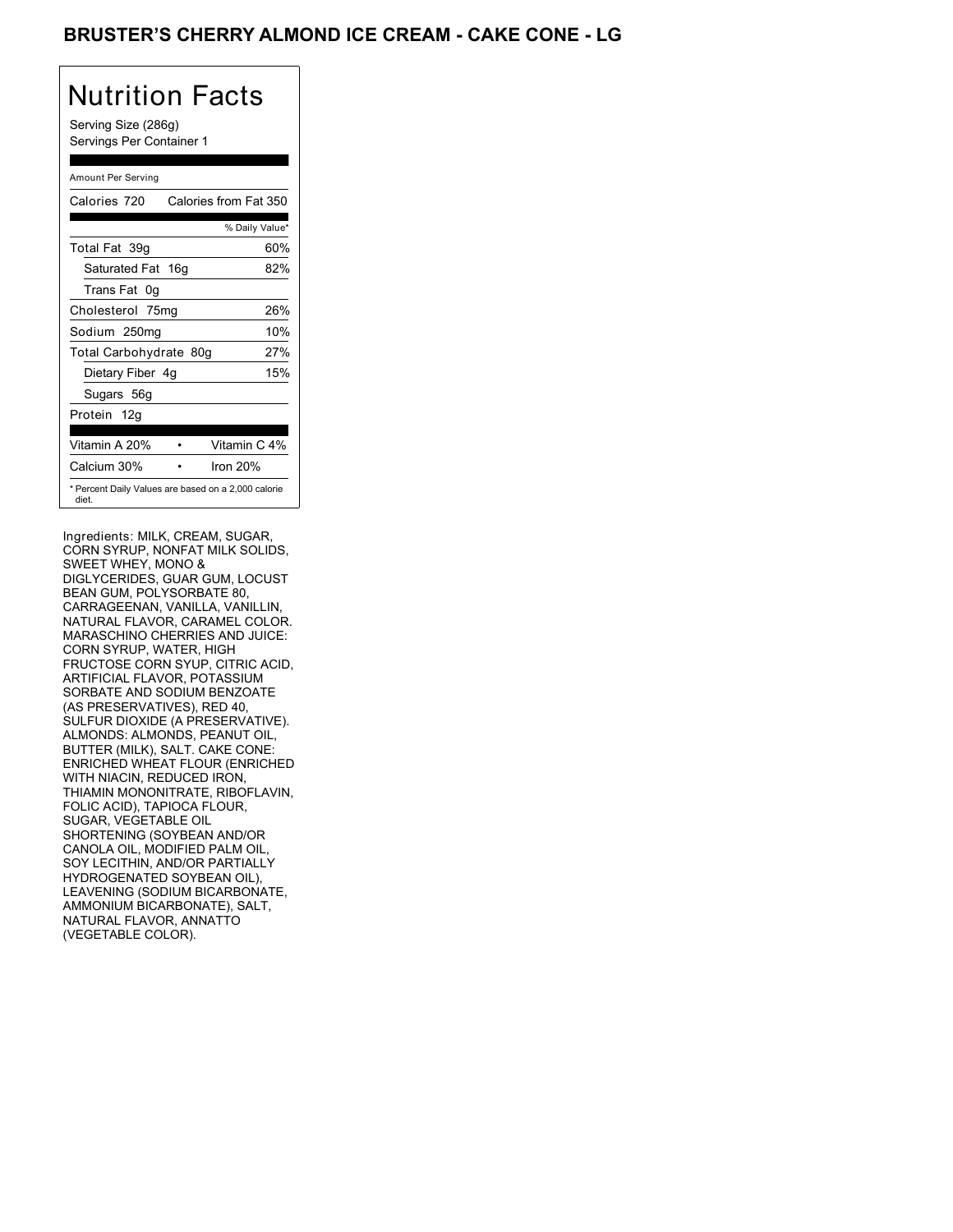### BRUSTER'S CHERRY ALMOND ICE CREAM - WAFFLE CONE - SM

## Nutrition Facts

Serving Size (170g) Servings Per Container 1

### Amount Per Serving

| Calories 470                                                 |  | Calories from Fat 200 |
|--------------------------------------------------------------|--|-----------------------|
|                                                              |  | % Daily Value*        |
| Total Fat 23g                                                |  | 35%                   |
| Saturated Fat 9g                                             |  | 45%                   |
| Trans Fat 0q                                                 |  |                       |
| Cholesterol 45mg                                             |  | 15%                   |
| Sodium 120mg                                                 |  | 5%                    |
| Total Carbohydrate 60g                                       |  | 20%                   |
| Dietary Fiber 2g                                             |  | 8%                    |
| Sugars 38g                                                   |  |                       |
| Protein 7q                                                   |  |                       |
| Vitamin A 8%                                                 |  | Vitamin C 2%          |
| Calcium 15%                                                  |  | Iron $10%$            |
| * Percent Daily Values are based on a 2,000 calorie<br>diet. |  |                       |

Ingredients: MILK, CREAM, SUGAR, CORN SYRUP, NONFAT MILK SOLIDS, SWEET WHEY, MONO & DIGLYCERIDES, GUAR GUM, LOCUST BEAN GUM, POLYSORBATE 80, CARRAGEENAN, VANILLA, VANILLIN, NATURAL FLAVOR, CARAMEL COLOR. MARASCHINO CHERRIES AND JUICE: CORN SYRUP, WATER, HIGH FRUCTOSE CORN SYUP, CITRIC ACID, ARTIFICIAL FLAVOR, POTASSIUM SORBATE AND SODIUM BENZOATE (AS PRESERVATIVES), RED 40, SULFUR DIOXIDE (A PRESERVATIVE). ALMONDS: ALMONDS, PEANUT OIL, BUTTER (MILK), SALT. WAFFLE CONE: ENRICHED BLEACHED WHEAT FLOUR (ENRICHED WITH NIACIN, REDUCED IRON, THIAMIN MONONITRATE, RIBOFLAVIN, FOLIC ACID), SUGAR, VEGETABLE SHORTENING (PARTIALLY HYDROGENATED SOYBEAN AND COTTONSEED OILS), WHOLE EGG, ARTIFICIAL FLAVOR (INCLUDING MALTODEXTRIN, MODIFIED CORNSTARCH, BUTTER, BUTTERMILK), DEXTROSE, SOY LECITHIN, ARTIFICIAL VANILLA FLAVOR.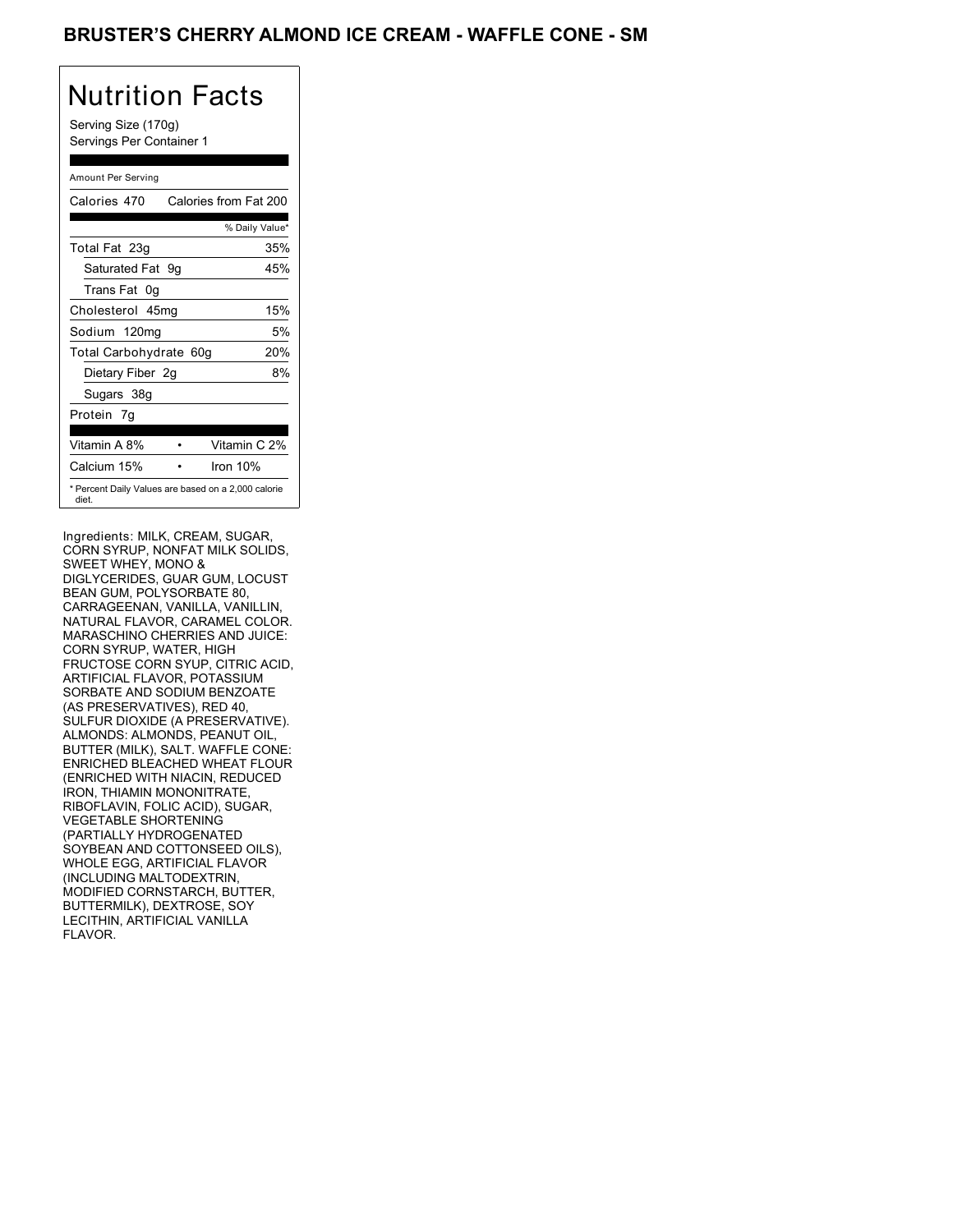### BRUSTER'S CHERRY ALMOND ICE CREAM - WAFFLE CONE - REG

## Nutrition Facts

Serving Size (240g) Servings Per Container 1

#### Amount Per Serving

| Calories 650                                                 | Calories from Fat 290 |
|--------------------------------------------------------------|-----------------------|
|                                                              | % Daily Value*        |
| Total Fat 32g                                                | 50%                   |
| Saturated Fat 13g                                            | 66%                   |
| Trans Fat 0q                                                 |                       |
| Cholesterol 65mg                                             | 22%                   |
| Sodium 180mg                                                 | 7%                    |
| Total Carbohydrate 79g                                       | 26%                   |
| Dietary Fiber 3g                                             | 12%                   |
| Sugars 52g                                                   |                       |
| Protein 10g                                                  |                       |
| Vitamin A 15%                                                | Vitamin C 4%          |
| Calcium 25%                                                  | Iron $15%$            |
| * Percent Daily Values are based on a 2,000 calorie<br>diet. |                       |

Ingredients: MILK, CREAM, SUGAR, CORN SYRUP, NONFAT MILK SOLIDS, SWEET WHEY, MONO & DIGLYCERIDES, GUAR GUM, LOCUST BEAN GUM, POLYSORBATE 80, CARRAGEENAN, VANILLA, VANILLIN, NATURAL FLAVOR, CARAMEL COLOR. MARASCHINO CHERRIES AND JUICE: CORN SYRUP, WATER, HIGH FRUCTOSE CORN SYUP, CITRIC ACID, ARTIFICIAL FLAVOR, POTASSIUM SORBATE AND SODIUM BENZOATE (AS PRESERVATIVES), RED 40, SULFUR DIOXIDE (A PRESERVATIVE). ALMONDS: ALMONDS, PEANUT OIL, BUTTER (MILK), SALT. WAFFLE CONE: ENRICHED BLEACHED WHEAT FLOUR (ENRICHED WITH NIACIN, REDUCED IRON, THIAMIN MONONITRATE, RIBOFLAVIN, FOLIC ACID), SUGAR, VEGETABLE SHORTENING (PARTIALLY HYDROGENATED SOYBEAN AND COTTONSEED OILS), WHOLE EGG, ARTIFICIAL FLAVOR (INCLUDING MALTODEXTRIN, MODIFIED CORNSTARCH, BUTTER, BUTTERMILK), DEXTROSE, SOY LECITHIN, ARTIFICIAL VANILLA FLAVOR.